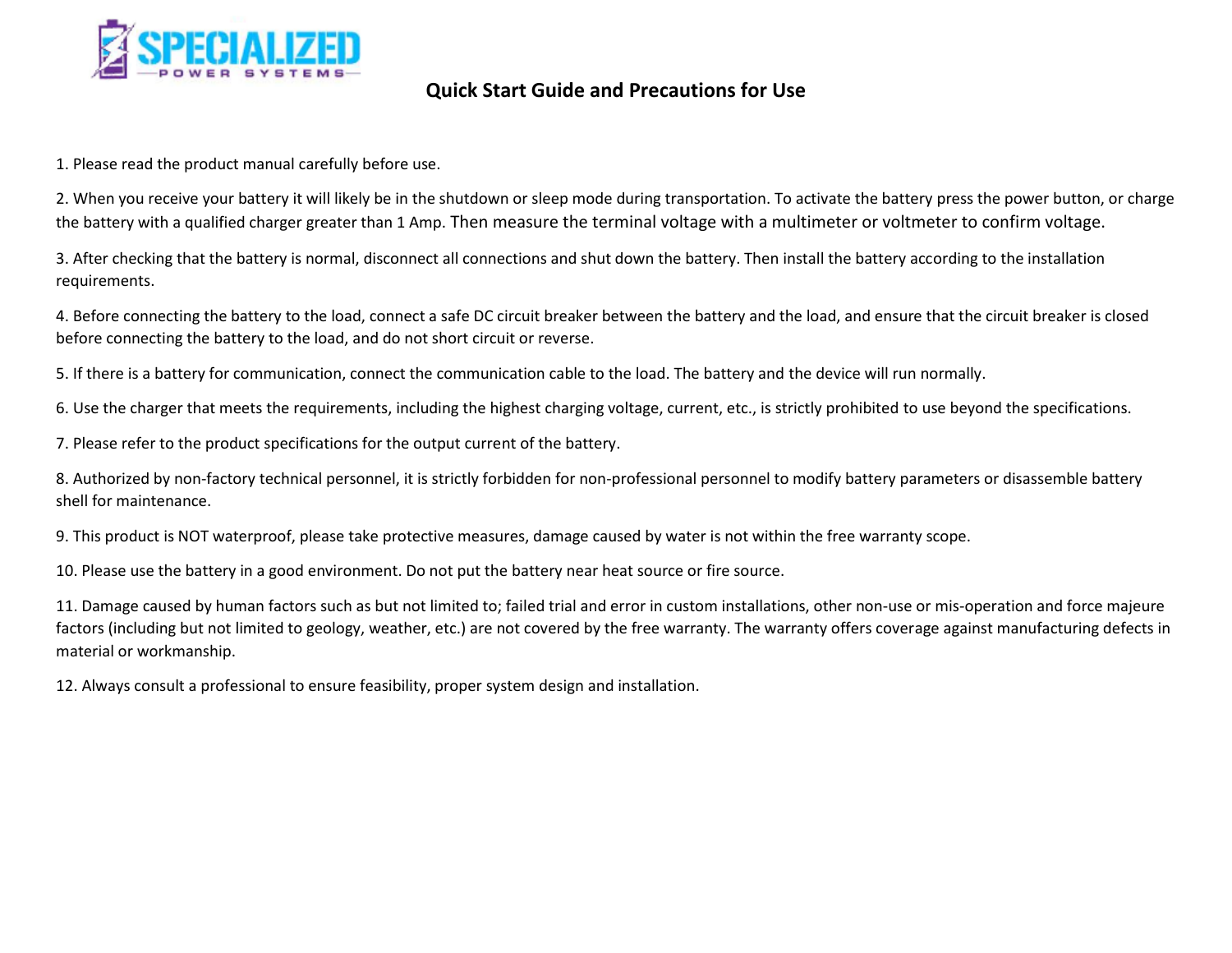

## **INSTRUCTIONS FOR CONNECTING BATTERIES IN PARALLEL**

Please Note: It is emphasized that the voltage must be the same between the battery groups before they can be connected in parallel. Before using the battery pack please follow the below recommendations for proper parallel interconnection.

### **1) Battery Appearance / Visual Check**

- a) Carefully open the protective carton/wooden box when batteries received.
- b) Perform a visual check of the batteries for any scratches or impact during shipping.

If any damage appears please document it with dated photos and contact us immediately (email). If everything looks satisfactory please proceed to step #2.

### **2) Identify the Positive and Negative Cables and/or Terminals**

Be sure to correctly identify the positive and negative cable (or terminal) and always be sure to correctly connect the battery with Positive Pole and Negative Pole (usually Red + Black -). Failure to connect the battery correctly will likely cause a short circuit.

### **3) Connection**

- a) Be sure to keep the battery packs charged within 1.0VDC voltage difference when you prepare to connect them in parallel (or series).
- b) The smaller the voltage difference (0.1V-1.0V), the better for connection.

## **4) Battery Use**

- a) Try to never discharge the battery pack to 0%, this will ensure a longer battery life.
- b) Always try to charge the battery to 80% (100% would also be fine) and recharge the battery while they are discharged/used down to no less than 20% power.
- c) Recharge the Battery Packs every 3 months if they are shelved/not used for long time.

If you have any questions on the above instructions, please contact us at sales@specializedpower.net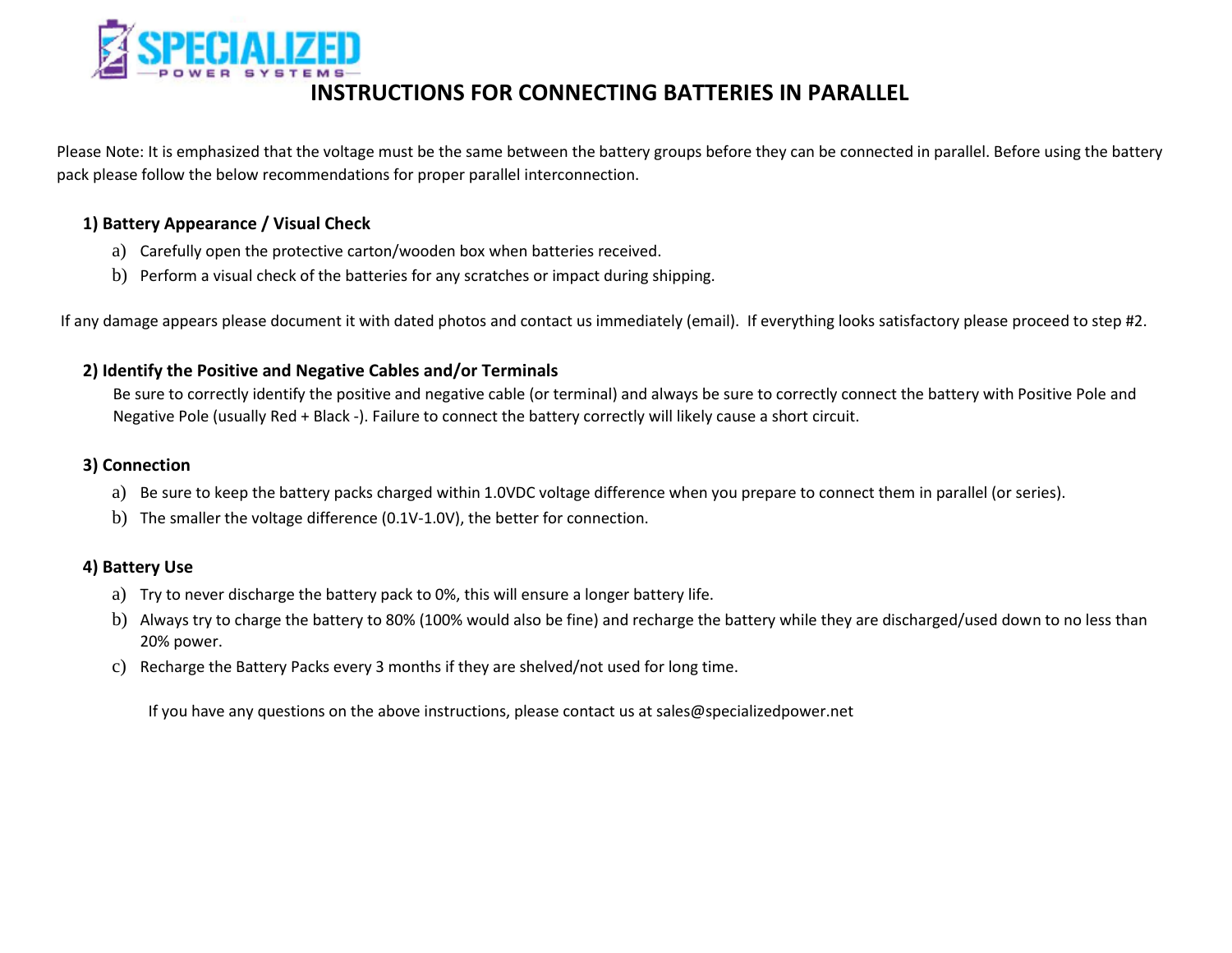



# **Example of Parallel vs Series Connection**

# **Example of Proper Parallel Connection**

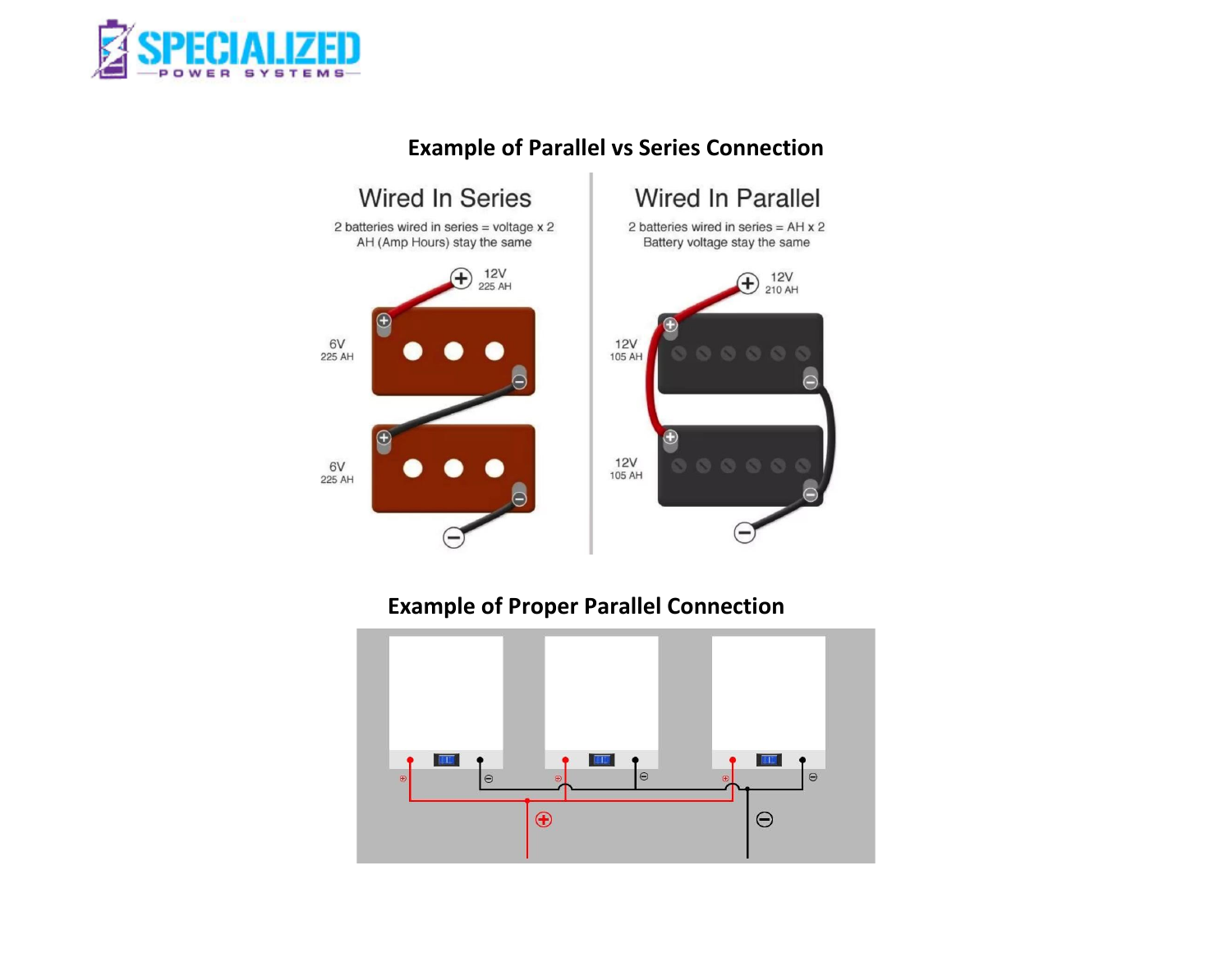



# The Right Battery. The Right Price.



## **HOME & COMMERCIAL SOLAR**



- Off Grid Solar & Wind
- Backup/Standby Power
- UPS and IT Equipment
- Stored Energy Resellers
- Peak Shave / Load Sharing

## **RV, CAMPER & MARINE**



- RV & Marine Solar Systems
- Main & Starting System
- Trolling / Electric Boat Motors
- Electric Vehicles and Scooters
- Reduce Weight for Any Vehicle

## **SPECIALIZED & CUSTOM**



- Medical Devices
- Respironics DreamStation
- Lights & Beacons
- Cell & Transmission Towers
- Competition Sound Systems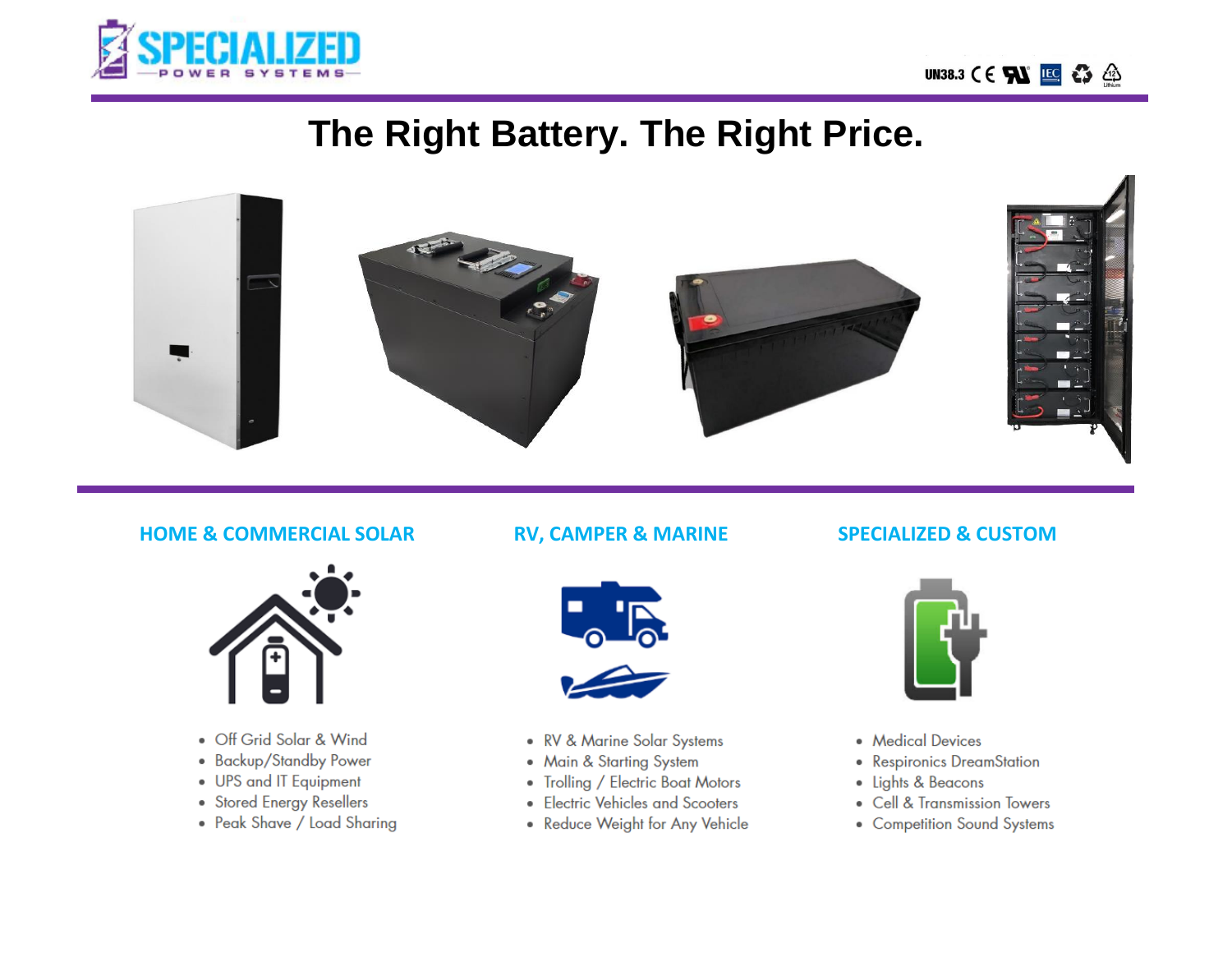

Specialized Power Lithium Batteries are constructed to offer superior life cycles to leading competitors. The majority of your battery's value is in the cells and craftsmanship. Below is critical and pertinent data for all of our LiFeP04 Lithium Batteries. (\*12V graphs shown, multiply voltage for other voltages)



Number of Cycles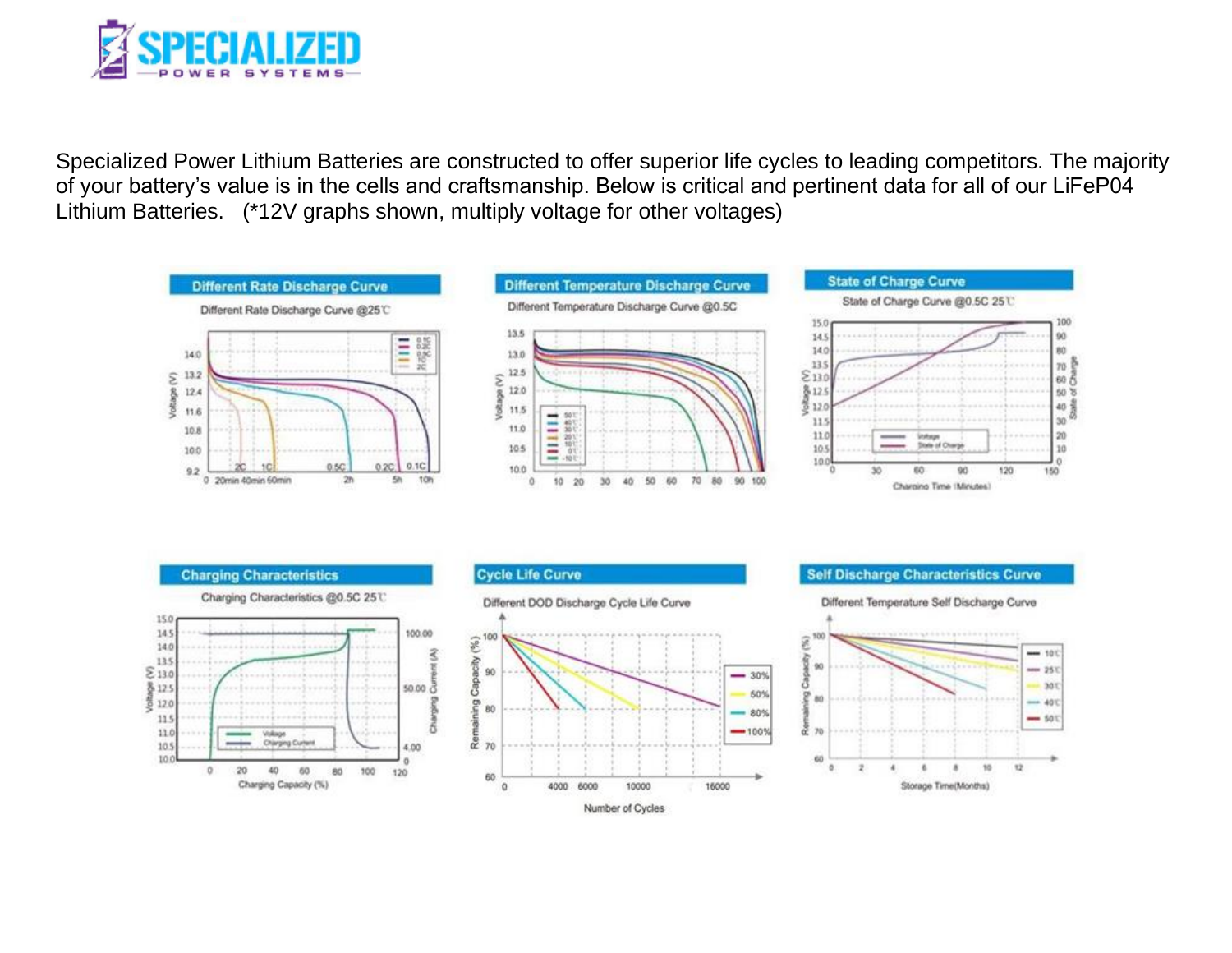



# **Custom Cases for Any Application**

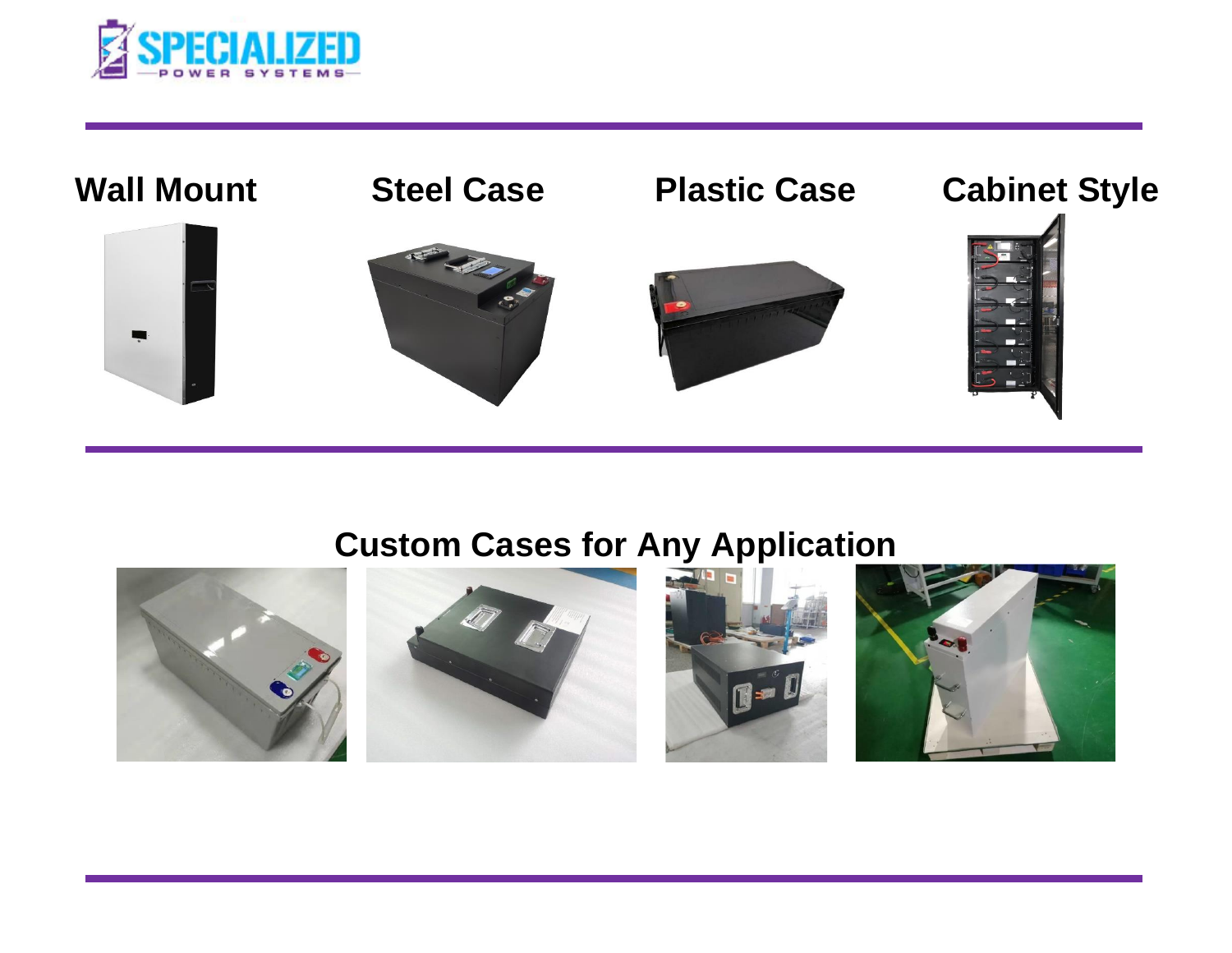

Timeline of Our Battery Improvements Over The Past 4 Years.



# **The Decision…**

is easy; Specialized Power Lithium Batteries are superior in design, quality, craftsmanship and function. Each battery is carefully constructed using top brand name internal components offering you peace of mind from established and bankable companies.

# **The Promise…**

*to provide every customer "The Right Battery at The Right Price".*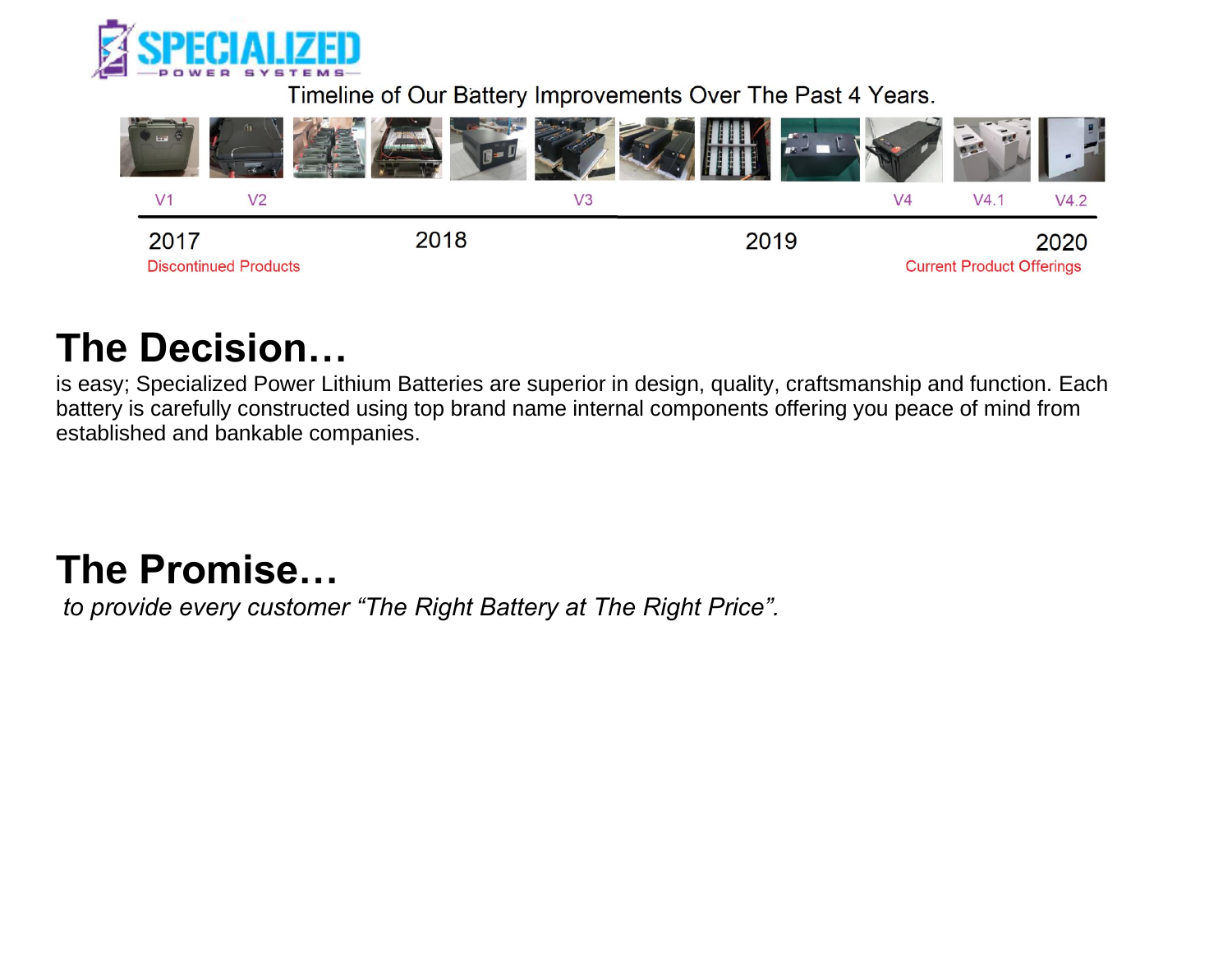

# **WARRANTY AND CLAIMS**

All batteries purchased are guaranteed to be free from defects in material and workmanship. Our Batteries Guarantee Period is described below:

## **4 YEARS**

\* Period of Guarantee from the date of shipment.

### **PLEASE NOTE:**

- 1. The battery must be properly installed and maintained in accordance with the Installation and Operating procedure manual.
- 2. A battery will not be considered defective unless it fails to deliver 80% or less of its quoted capacity during the guarantee period.
- 3. Each battery must be stored, charged, discharged and stored in accordance with the printed instructions.
- 4. User agrees that the manufacturer or his agent shall be granted inspection access with reasonable notice.

#### **DISCLAIMER: Warranty will not be provided in event of the following circumstances.**

- 1. Guarantee & Warranty is void if temperature exceeds the recommended operating temperature range.
- 2. Guarantee & Warranty is void if the battery becomes unserviceable due to fire, wreckage, freezing, neglect, abuse, or any other act of GOD, use of battery additions, parts of the battery are tampered with or modified, or the battery is serviced by persons not authorized.
- 3. Guarantee & Warranty is void if the batteries are used in conjunction with other brand batteries.
- 4. Guarantee & Warranty is void if the batteries damaged by man-made, unnormal use or move cause battery cover and internal failure.
- 5. Guarantee & Warranty is void if the batteries has flatulence or swelling from heavy over-charging.
- 6. Guarantee & Warranty is void if the batteries damaged by other Battery accessories. Such as battery charger.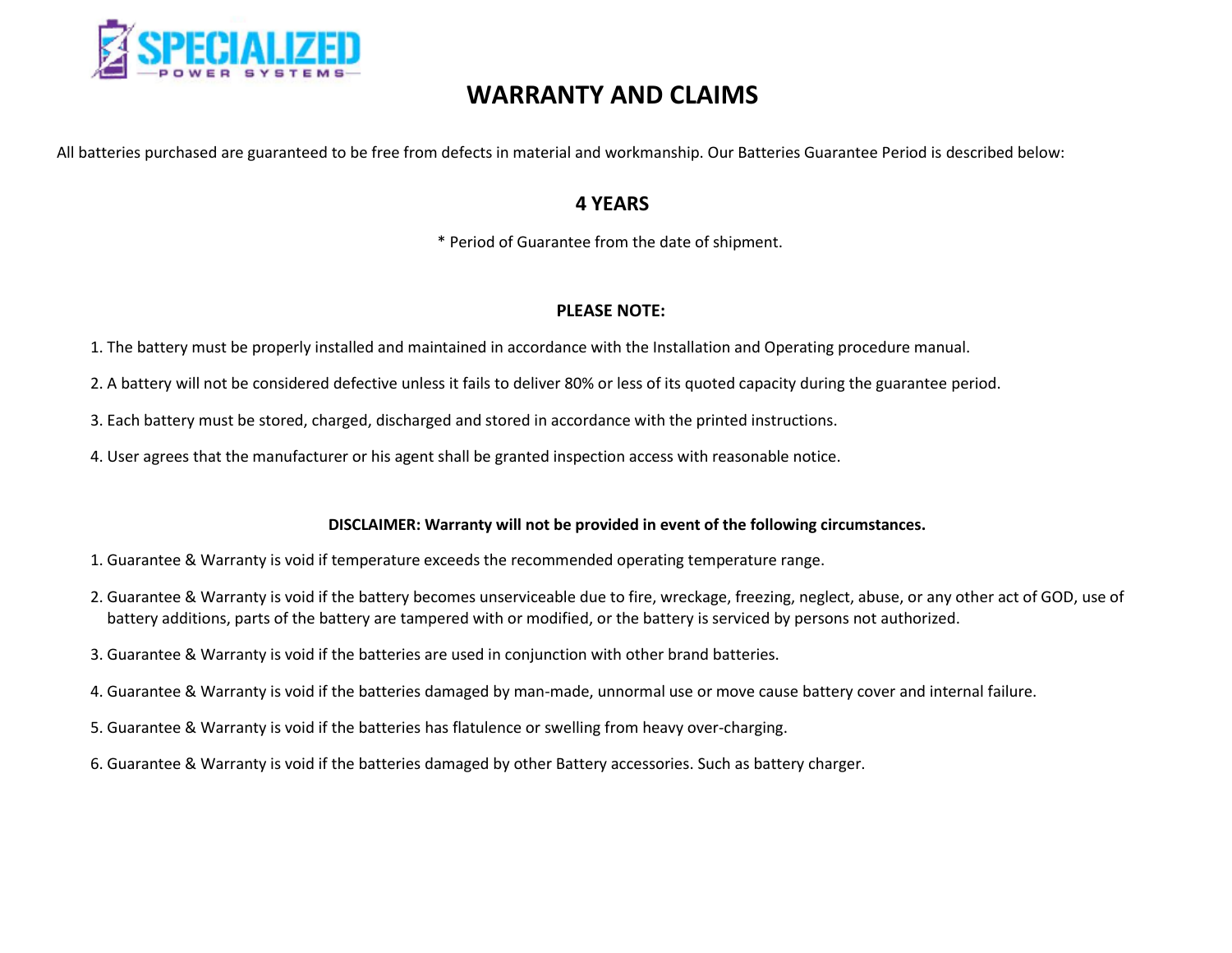

# **WHAT IS COVERED BY WARRANTY (examples):**

- battery will not power on
- battery will not offer proper voltage at positive/negative terminals
- battery parts (including cells and BMS) fails under normal use

# **WHAT IS NOT COVERED BY WARRANTY (examples):**

- Damage caused by unauthorized use, modification, or repairs
- Settings Adjustments, Installation or Commissioning Time or Costs
- Damage from use with incompatible equipment
- Normal wear and tear
- Any damages caused by accident, abuse, neglect, shock, improper use or storage of product
- Superficial Blemishes (small scratches/marks) on the batteries case
- Damage caused during shipping

ALL WARRANTY CLAIMS ARE SUBJECT TO A CASE BY CASE EVALUATION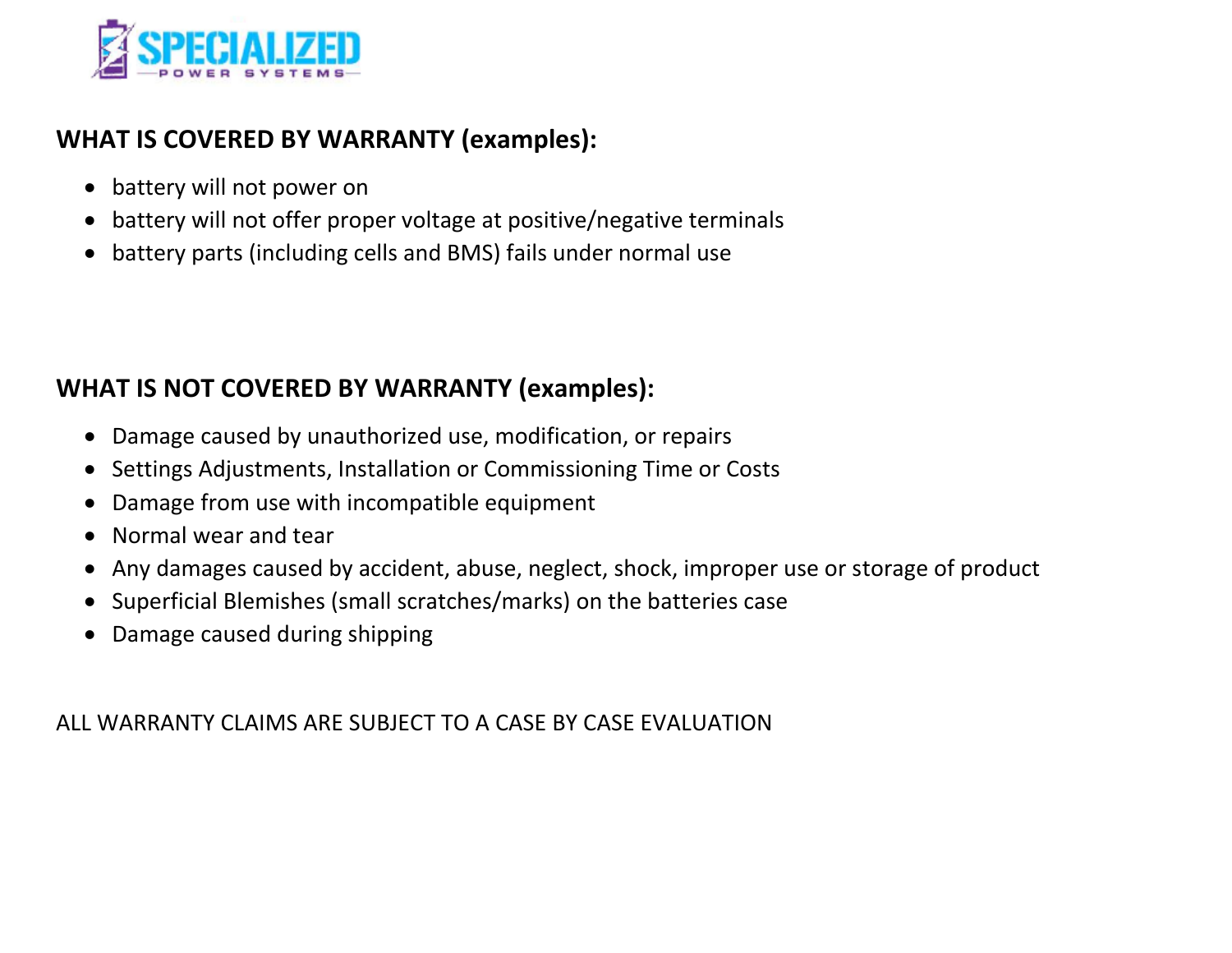

 $\overline{a}$ 

*. . . . . . . . . . . . . .* . 

## **LITHIUM BATTERY INTERNATIONAL WARRANTY**

**Reserve** 

The period of the warranty begins on the date of

delivery to the original user and lasts for the period shown. This warranty excludes any and all damages caused during shipping. This warranty includes all international customers, including international freight. Extended warranties are available through your reseller or dealer.

| Product      | <b>Warranty Period</b> | <b>What's Covered</b> | Freight Paid? |
|--------------|------------------------|-----------------------|---------------|
| LIFEPO4      | <b>Four Years</b>      | Parts                 | If Defective  |
| Li(NiCoMn)O2 | <b>Three Years</b>     | Parts                 | If Defective  |

| MODEL NO.              |  |
|------------------------|--|
| SERIAL NO.             |  |
| NAME OF ORIGINAL USER: |  |
| <b>ADDRESS:</b>        |  |
| PHONE NUMBER OR EMAIL: |  |

. . . . . . . . . . . . . . . . . .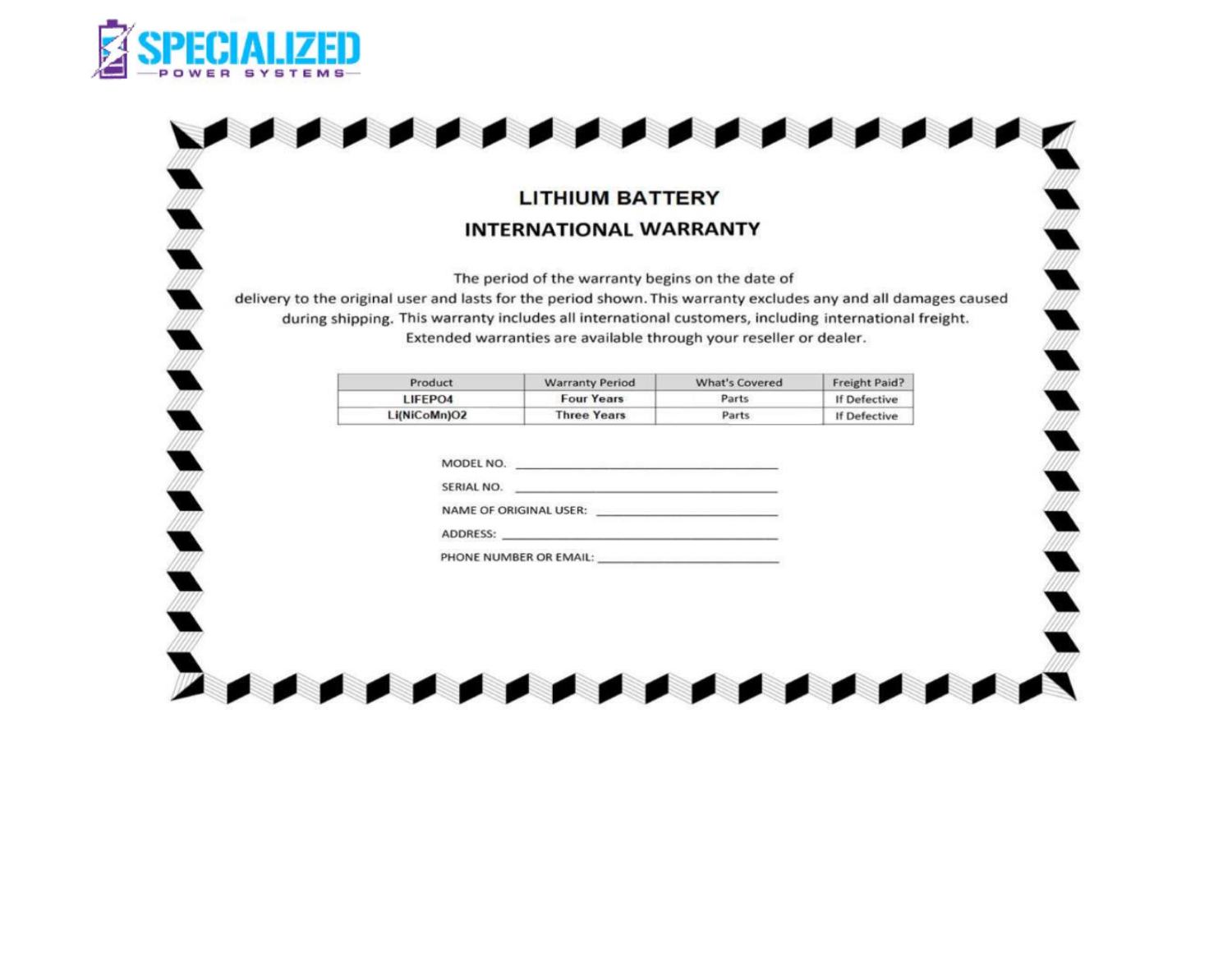

### **CLAIMS PROCESS:**

Please contact our warranty department and submit the information as below to us:

- 1. Invoice number and date
- 2. Your name/company name
- 3. Battery model, problem battery quantity
- 4. A brief description of the battery problem
- 5. A brief description of how to use the battery. (ex: Exact Application, Exact use of the battery as single cell or as battery bank, if battery bank, what's the voltage and capacity, Discharge current and working time of the battery, Working environment and temperature)
- 6. Picture or video of the battery
- 7. The picture when you test the voltage, show the value of voltage.
- 8. The picture of manufacture code (on the top of the cover)
- 9. The picture of all problem quantity battery
- 10. Front photo of the battery

#### **CLAIMS:**

- 1. Upon satisfactory proof of claim as determined by us, the part will be repaired or replaced based on the original purchase price and the portion of the warranty term remaining to be applied towards the purchase of a replacement battery (Pro Rate may apply).
- 2. Under no circumstances can product be returned, credited or exchanged without prior written authority.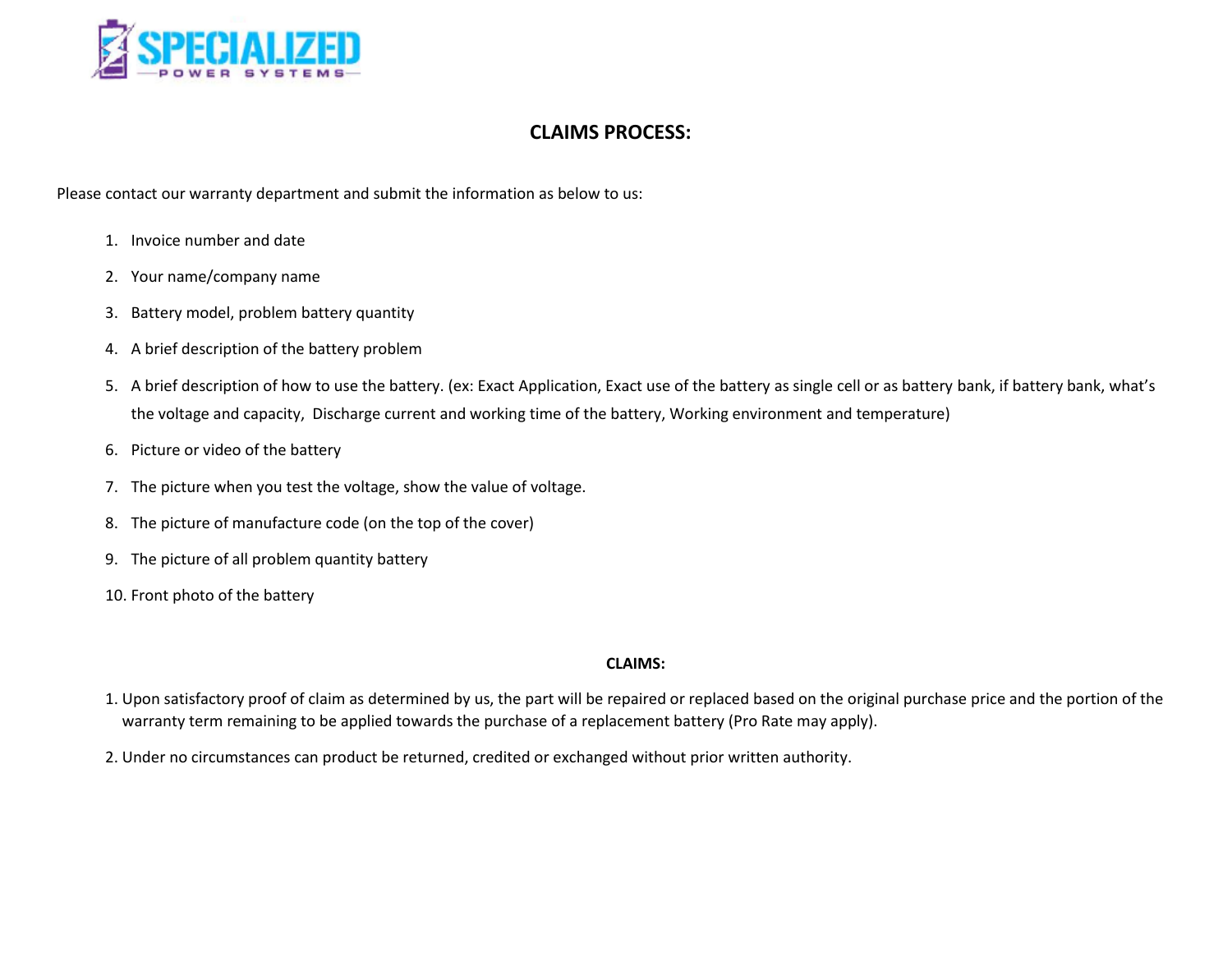

## **CHARGE PARAMETER SETTINGS / GENERAL INVERTER SETTINGS**

*PLEASE NOTE: Different brand inverters and chargers could operate with variations (ex: Efficiency losses, quirks or proven settings). These parameters below are merely SUGGESTIONS. The battery will likely NOT be the reason for any system shutdowns. Please always consult with your inverter or charger manufacturer to see if they have suggestions on compatibility with lithium batteries. You can also do a quick web search to find many others using lithium with your equipment.* Your inverter or charger manufacturer will likely have software updates, equipment suggestions and/or proven parameter settings that they will share with you.

#### **48 VOLT BATTERIES**

MAX charge voltage:58.4V Float voltage 55V Absorb voltage :58.4V Min / Max volts 40V/58.4 # Time for Absorb charge and/or Ending Amps for Absorb charging. 0.5C charge: about 2.5H, 1C charge: about 1.5H, Nominal Charge (=0.5C rate) cut off current is =2.5A ,Fast Charge (0.5~1C rate)cut off current is =5A # Absorb end amperage:  $0-2A$  (MAX) # Minimum soc: 0% (suggest 20%) # Maximum soc: 100%(suggest 90-100%) # Rebulk voltage: 58.4V # Max absorb time: suggest 0.2C to charge, absorb time is about 5-6hours # Lbco time delay: immediately # Hbco time delay: immediately # Low battery restart : 46.4V # High battery restart : 54.4V

#### **24 VOLT BATTERIES**

Max charging is 29.2V Float voltage is 28.2V Absorb voltage:29.2V Min / Max volts: 20V/29.2 # Time for Absorb charge and/or Ending Amps for Absorb charging. 0.5C charge: about 2.5H, 1C charge: about 1.5H, Nominal Charge(=0.5C rate) cut off current is =2.5A ,Fast Charge (0.5~1C rate)cut off current is =5A # Absorb end amperage: 0-2A (MAX) # Minimum soc: 0% (suggest 20%) # Maximum soc: 100%(suggest 90-100%) # Rebulk voltage: 29.2 # Max Absorb time: suggest 0.2C to charge , absorb time is about 5-6hours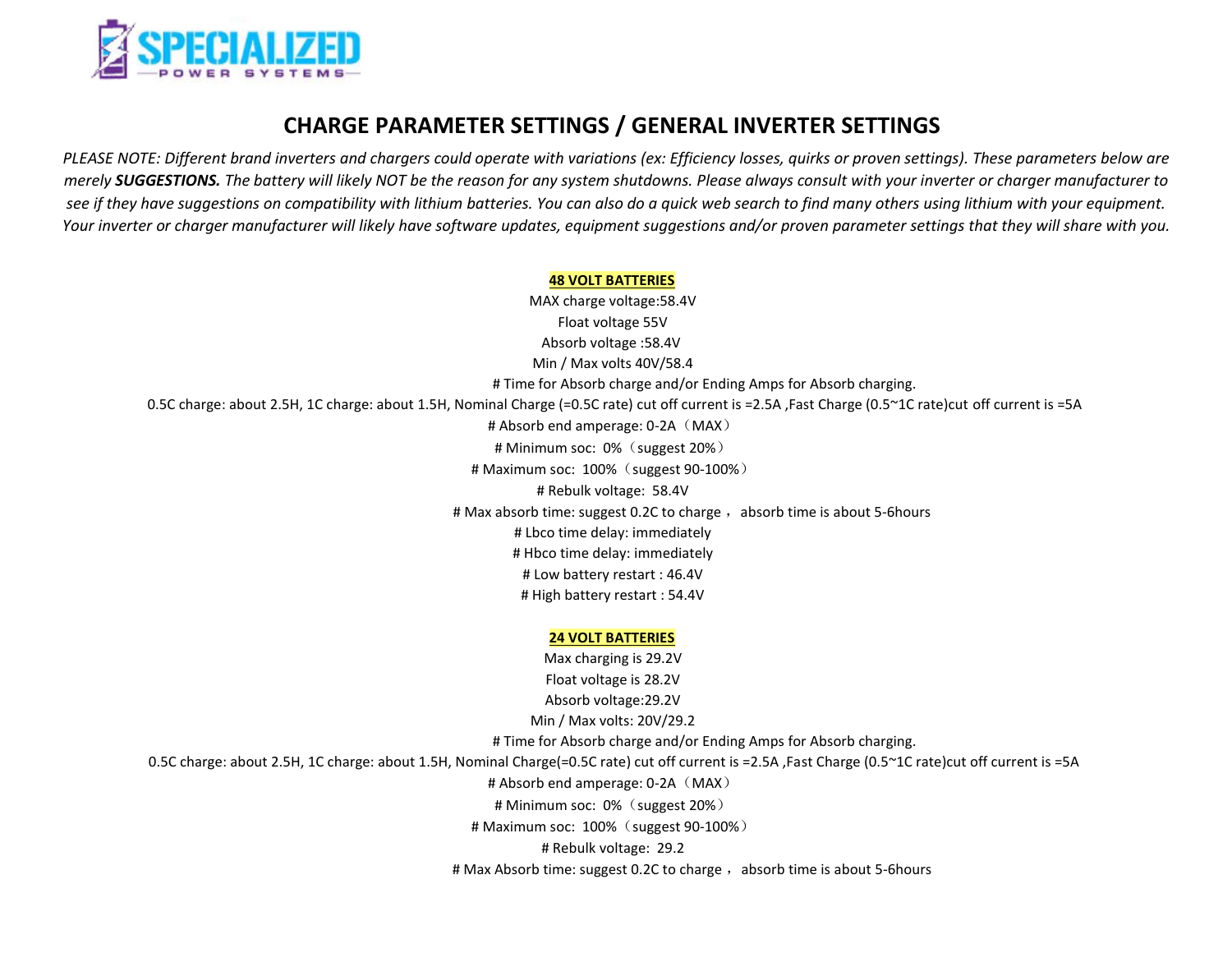

# Lbco time delay: immediately # Hbco time delay: immediately # Low battery restart : 23.2 # High battery restart : 27.2

#### **12 VOLT BATTERIES**

Max charging is 14.6V Float voltage is 14V Absorb voltage :14.6V Min / Max volts: 10V/14.6V # Time for Absorb charge and/or Ending Amps for Absorb charging. 0.5C charge: about 2.5H, 1C charge: about 1.5H, Nominal Charge (=0.5C rate) cut off current is =2.5A ,Fast Charge (0.5~1C rate)cut off current is =5A # Absorb end amperage: 0-2A (MAX) # Minimum soc: 0% (suggest 20%) # Maximum soc: 100% (suggest 90-100%) # Rebulk voltage: 14.6 # Max Absorb time: suggest 0.2C to charge, absorb time is about 5-6hours # Lbco time delay: immediately # Hbco time delay: immediately # Low battery restart : 11.6 # High battery restart : 13.6